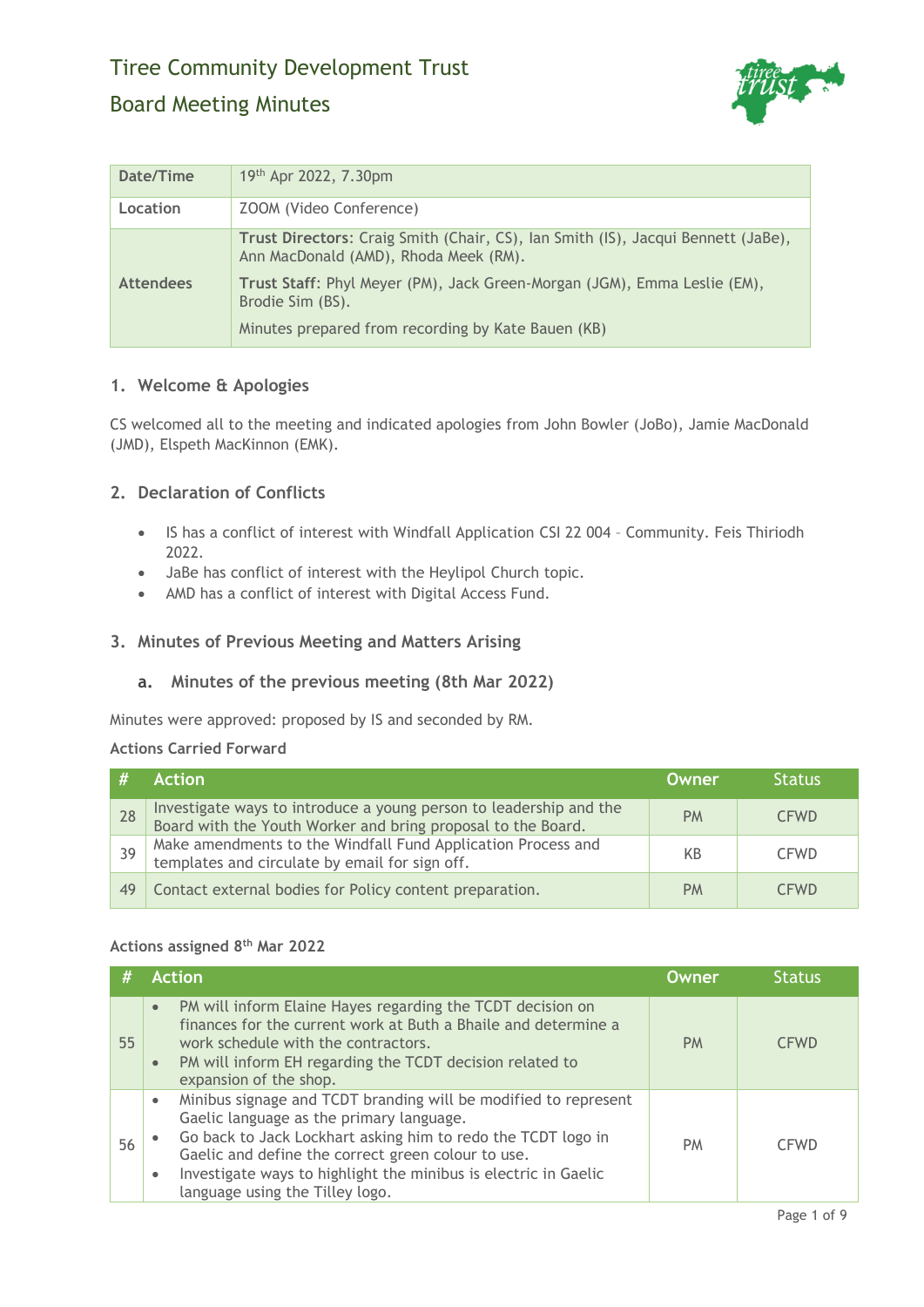# Board Meeting Minutes



| #  | <b>Action</b>                                                                                                                                                                  | Owner     | <b>Status</b> |
|----|--------------------------------------------------------------------------------------------------------------------------------------------------------------------------------|-----------|---------------|
| 57 | Contact HT to arrange a second meeting with a wider group of TCDT<br>directors, by way of a brainstorming exercise, on what community<br>ownership could look like for Hynish. | <b>PM</b> | <b>CLOSED</b> |
| 58 | Contact PMD at HIE regarding supporting TCDT in discussions with<br>Community Land Scotland on potential Hynish funding.                                                       | <b>PM</b> | <b>CLOSED</b> |
| 59 | Liaise by email with TCDT Directors to prepare an article for An<br>Tirisdeach to start recruitment for TCEL Board and Working Groups.                                         | PM/EL     | <b>CLOSED</b> |
| 60 | Follow up with KMK re publicising Gaelic Activities over the holidays.                                                                                                         | PM.       | <b>CFWD</b>   |
| 61 | A GDPR review will need to be undertaken for website & socials<br>related to TCDT run Groups (Youth work etc).                                                                 | <b>PM</b> | <b>CFWD</b>   |
| 62 | Discuss by email the implications of staff working hours to cover the<br>fuel station rota and inform PM of any decision.                                                      | CS        | <b>CFWD</b>   |

## **b. Board skills audit draft template**

Board Members will complete the finalised template (PM will circulate) and send back to PM by email.

**BOARD to ACTION**

PM will collate the information and feedback to Board. **PM to ACTION**

## **c. Policies and procedures update tracker**

The work is ongoing – PM now has access to contemporary handbooks and other source material and will progress this in next weeks.

### **4. Funding Update**

PM informed the Board:

### **a. Business Covid Scheme**

Funding came through from Business Covid scheme to pay for 4 HEPA Air Filtration Units now in use at the office. These are portable and can be used for events.

### **b. HIE Development Funding**

This has now started for this year and covers 50% of the cost of the General Manager post.

### **c. NatureScot Funding**

The paperwork has been received for funding for the Ranger post. PM will progress this. No deviation is expected versus previous years.

### **d. Bòrd na Gàidhlig Funding**

After an arithmetic error during submission was corrected, Bòrd na Gàidhlig have come back to offer £4k funding (versus £5k on previous year). With Community Land Scotland funding, the position is still covered.

## **e. RCGF: Business Units**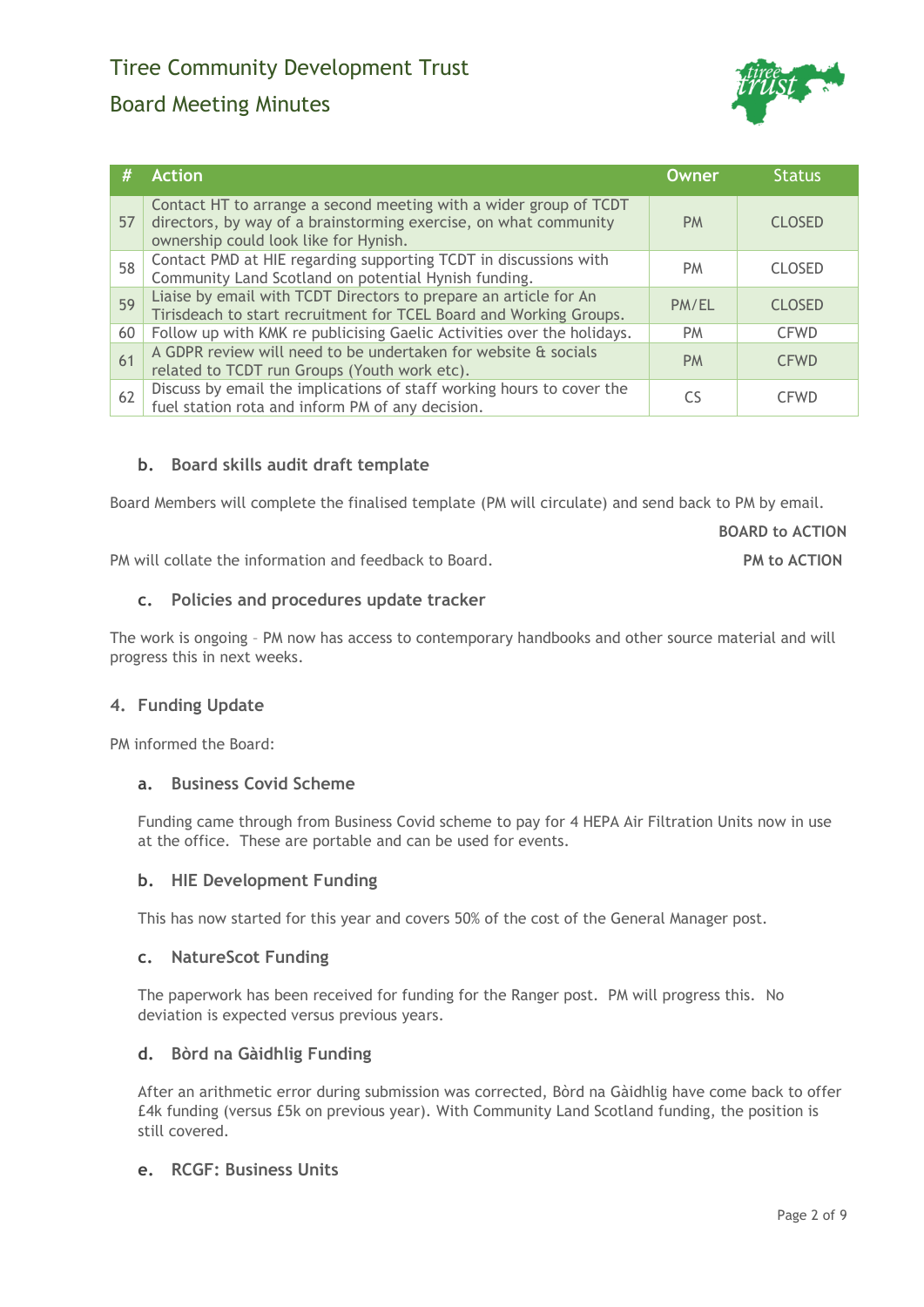# Board Meeting Minutes



Awaiting paperwork for this grant. HIE: are aware of how escalating construction costs and have suggested they hold back on making a firm and formal offer on funding until costings are obtained for the project. They suspect we will be under far greater cost pressure than anticipated even though extra funding has been factored in to cover this. Lack of labour and shortage of building materials also must be factored in.

# **f. ICF Funding: Minibus and EV Chargers**

Payment of the grant has been made in full. Awaiting invoice for minibus.

## **5. Hynish Working Group**

No progress since last Board Meeting

## **6. Community Consultation**

BS/JGM gave an overview of the planning status for the Community Consultation:

- Community survey has had 150 responses so far (online) with some days still to go and paper submissions still to be collated.
- Focus group engagement has begun and will take place over next weeks.
- Consultation event will take place Saturday 14th May.
- Morning: will be a drop-in session including the Sustainable Tourism Consultant.
- Afternoon: Round Table (World Café) and further drop in, Youth activities, raffle.
- World Café:
	- o topics may include Housing, Economic Development, Infrastructure, Climate Change, Wellbeing, Life on Tiree, Sustainable Tourism – the final list will depend on survey outcomes.
	- $\circ$  Facilitators for each topic has been suggested, perhaps TCDT and/or Subsidiary directors. A brief will be prepared per topic for the facilitator.
- Catering suggestions include tea/coffee and cake or soup and sandwiches.
- Raffle BS is approaching people of Raffle Prizes and raffle fund recipient suggested is the Cruas Fund.
- Jack Lockhart will document the event
- Communications will be ramped up over the next weeks to encourage attendance

Feedback and suggestions from the Board:

- Count how many people have attended.
- Trust Member sign in option.
- Capture fuel poverty in some way.
- Contact TCDT Membership before Friday survey deadline asking to complete it and encouraging attendance at the consultation event.
- Not sure if World Café method will work on Tiree. Perhaps post it note responses to the topic questions on A3 poster will be better or have both options.
- Can we capture verbal contributions by dictaphone or captured by Jack Lockhart?
- Token scheme to vote for certain projects or topics may be useful. Wording of questions has to be done carefully.
- Subjective or qualitative questions like 'DO you think you will be living here in 10 years' time?' or 'Are you happy living on Tiree?' may be useful for voting for or to trigger conversation.
- A graphic facilitator to 'draw' a conversation would be useful.
- Huge brown paper along one wall with questions and get people to draw or write their answers. May help to engage younger folk.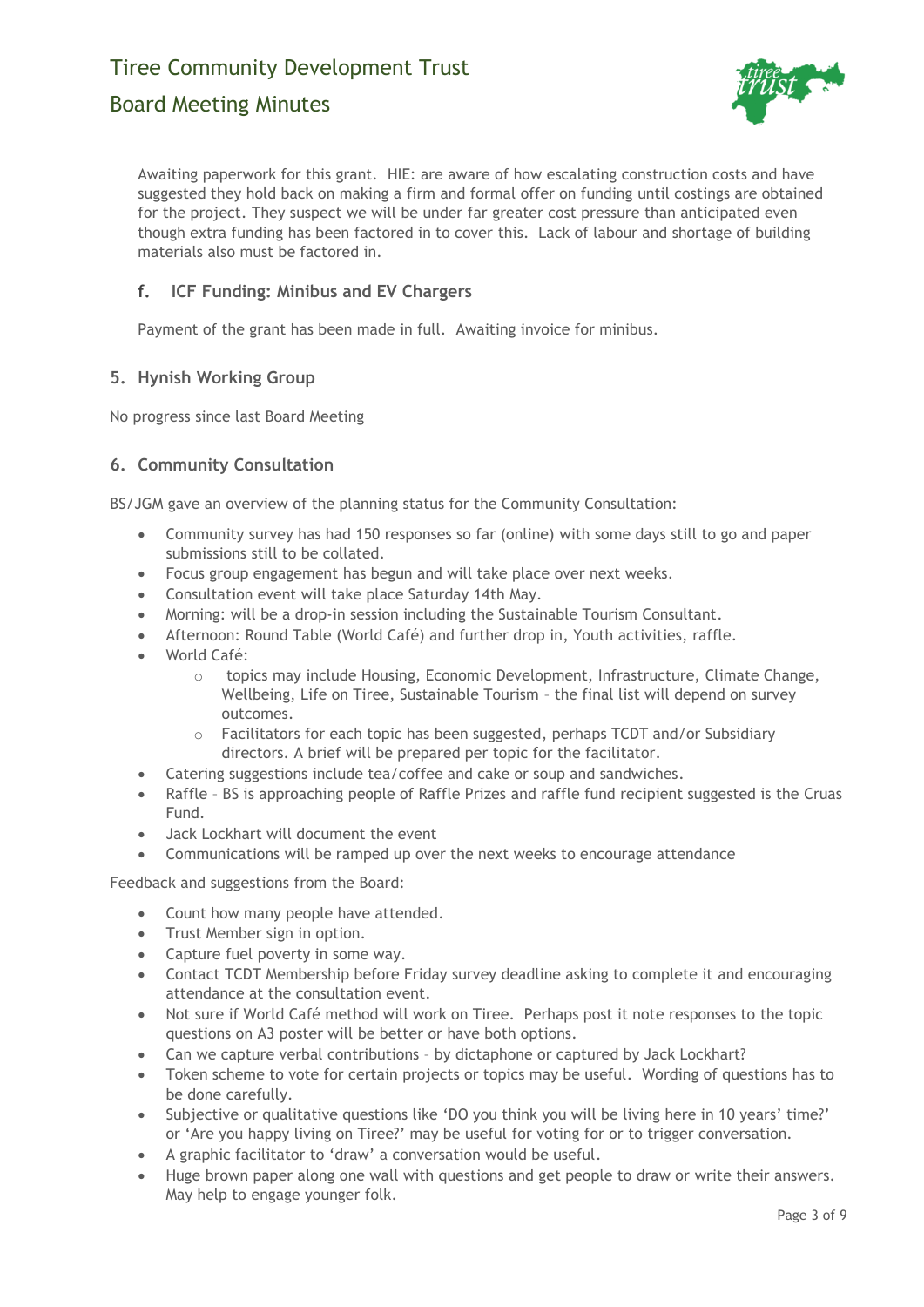# Board Meeting Minutes



- It may be more preferable for people to come in on the day of the event and interact with something rather than sit at a table and have a conversation. Weighting the emphasis is important. Not everyone is happy having group conversations.
- People need to know the opportunity to have round table conversation is there.
- Zoom Portal could be set up in the room for people to join remotely.
- QR code/email address to submit ideas or suggestions for the week after the event. Could look at anonymous submission – could also be included on TCDT website.
- Surgery fund could be a good recipient of the raffle fund.

PM raised the topic of Covid Safety:

- It is up to the Trust to define what their guidance/policy should be for the event despite the legal position changing.
- HEPA air filters will be in place.
- Advise if people wish they can wear a mask, ask to respect people's space on the day, request people to inform us of when they will attend on the day.
- 'Keep your distance badges' at door.
- One way system around the room.
- We could keep some drop-in sessions as 'book in' to control numbers.

**The Board approved the catering offering should be Tea/Coffee & Cake.**

**Board members should drop an email to BS to indicate whether they would be wiling to facilitate at the event.**

### **7. Fuel Poverty**

BS informed the Board that, given the cost of living and fuel poverty crisis currently, BS and EL reached out to John Holiday/Solar Fund to offer communications support for the Cruas Fund.

The Cruas Fund was not widely advertised and was essentially a discretionary fund distributed through Solar. It is felt that the purpose of the fund needs revised as well as the access parameters and commitment financially by the Trust.

John Holliday (JH) is currently running the Solar project alone with the help of volunteers one day a week (delivering food parcels and vouchers) and perhaps TCDT could look at ways to support him. There is currently no Citizens Advice Bureau on Tiree to advise people on grants and support available to them. JH currently has no time to do this.

What can TCDT do to support Solar and the community? It is felt that people are more likely to come forward for help if they have fuel bills they can't pay rather than if they need food.

Community Consultation responses indicate a high number of people raising fuel poverty as an issue. This has come up under the question 'Will you still be living here in 5 years' time?' – responses indicate people will not be if they can't afford to heat their homes.

PM indicated that the issue of fuel poverty came up in his conversation with Peter McDonald at HIE. He raised the prospect of funds being available for focused capacity of addressing the issue of insulation.

The topic could be addressed on multiple fronts – Solar support, insulation for island homes, etc.

Should people have to be means tested for it?

Points raised by the Board included:

• We could redesignate the Skills and Education Fund as a Fuel Poverty Fund – this could be discussed at the next Board Meeting. The misses Nisbet Fund could pick up on funding for skills, education and training.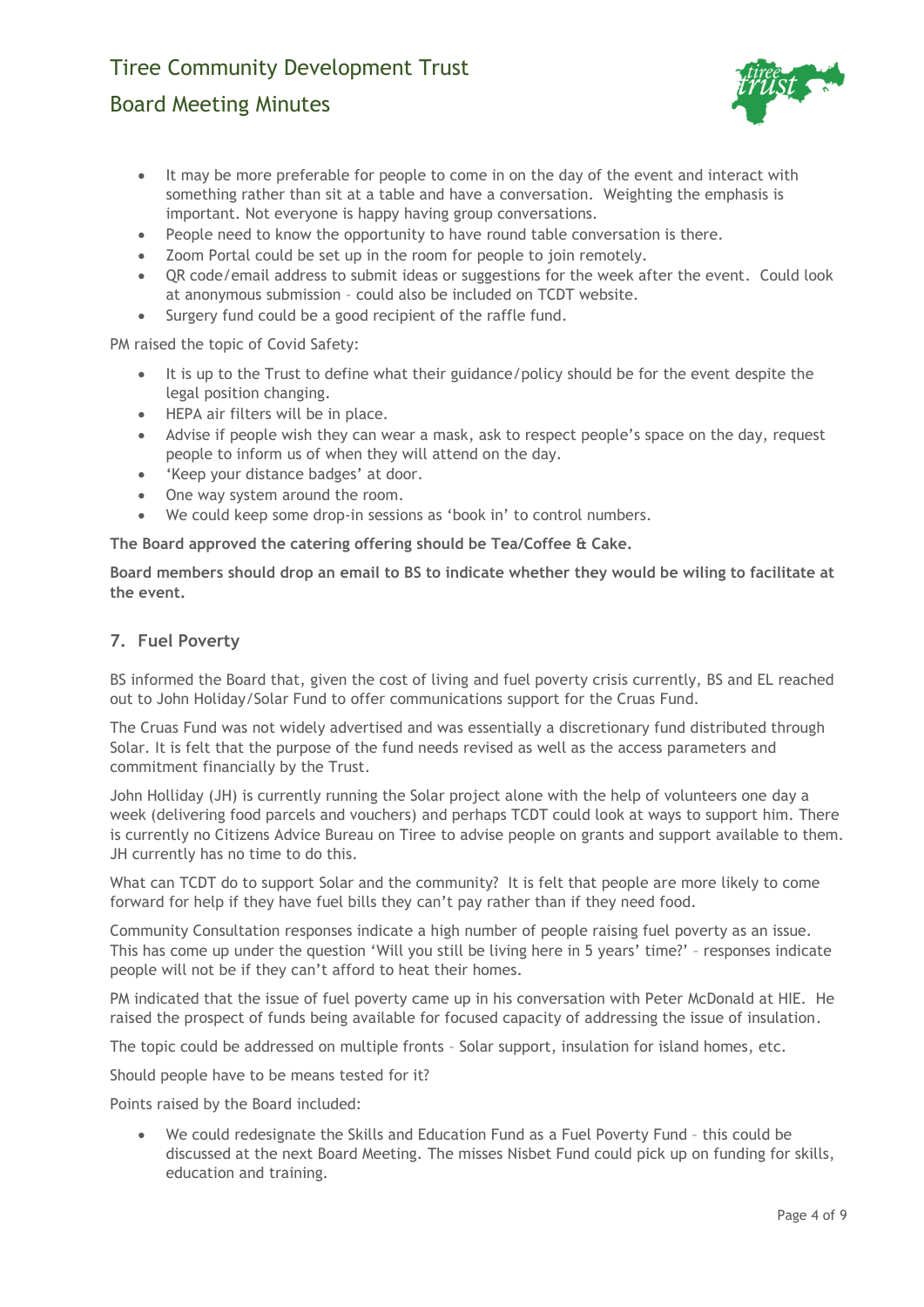# Board Meeting Minutes

- The Cruas fund could be rebranded as a Fuel Poverty Fund? The Cruas fund was an ad hoc arrangement reviewed every 6 months.
- We should have a fund set up by Autumn before Winter bulls come in.
- We need to have a plan or some answers now for people if this comes up at the consultation.
- We need to clarify fuel versus energy.
- We could work up examples of cost to heat insulated versus non insulated home, homes heated with electricity, oil, heat pump, etc which may have more of an impact in the community.

Actions and next steps:

• **PM will check with SMK about balances on the SETT Fund and the Cruas Fund.**

**PM to ACTION**

• **BS will go back to JH and indicate positive initial discussions with the Board and a review of the Windfall Funds.**

**BS to ACTION**

• **A proposal paper will be prepared for the next Board Meeting for discussion.**

**PM to ACTION**

## **8. Windfall Fund**

# a. **SETT 22 002 – Tiree Primary School Residential Trip**

The Board discussed the application for £2474.50 from the Windfall Fund.

They are asking for more money than they normally would given the notice period has been reduced for parents. Parental contribution is still £150 – some parents cannot afford this.

The Board approved the Windfall application for £2474.50 (33.8% of total costs of £7324.50) and would support an extra award if the school come back to the Trust indicating children missing out. They will be happy to award up to £3000 (41% of total cost).

# b. **CSI 22 004 – Community Fèis Thiriodh 2022**

IS has a conflict of interest and took no part in the discussion.

The Board discussed the application for £2000.

The Board approved the Windfall application for £2000 (14.5% of total costs of £13,790) on condition that the award is generic and not specifically toward reducing the costs of tickets.

### **9. Recruitment of new governance volunteers**

### **TCEL Directors**

Aisling Milne – TCEL Business Units Project: Trust Board approved her appointment.

PM repeated the call for support to find committee members for Discover Tiree. There is a plan to ask DT Members to join the committee however this has still to be discussed in detail.

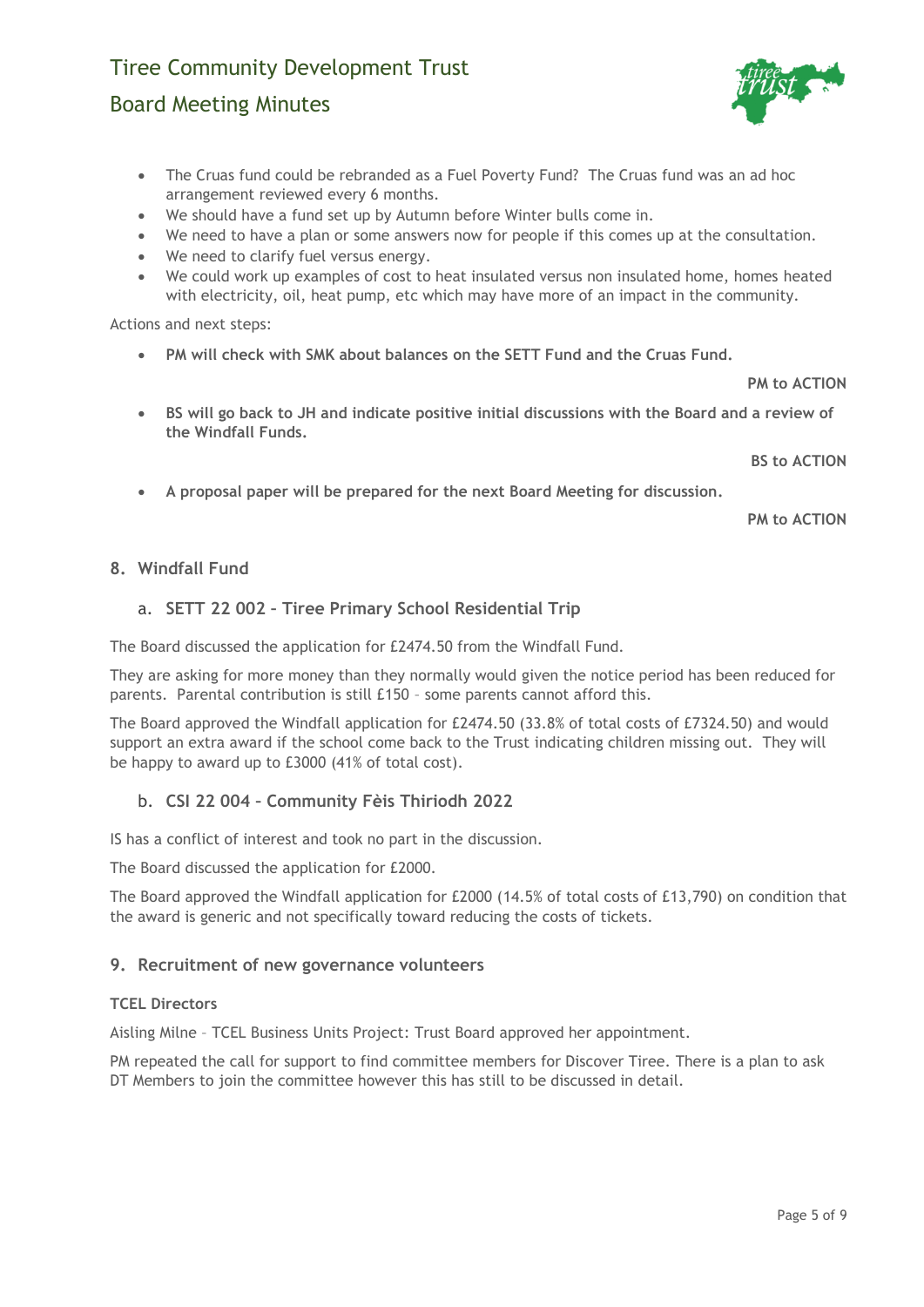

## **10.Reports**

### a. **Staff Report**

Comment in the Staff report (Ranger section) about pallets from the fuel station being burnt on the beach. JaBe will raise this at the TCEL meeting.

### **Staff Cover for Fuel Station**

- No feedback from closed item at the last Board meeting.
- CS has not progressed this. This will be progressed in coming weeks.
- Formal opening date has not been agreed yet.
- PM requested that he be involved in the discussion. The Board agreed.

#### b. **Core Report**

#### **HIE Visit May 17th**

- Want to meet Board Members, particularly Rhoda Meek.
- Particularly wish to chat about Housing
- Board Members are encouraged to join at the office on the day (AMD will join).
- PM is putting together an itinerary.

#### **Internet Connection in TCDT Office**

- Internet in the office cuts out regularly.
- PM will follow up with Mark Vale as this needs to be corrected.
- We do not officially have an IT Support service for TCDT. We may need to look at this there is no formal agreement in place.
- IT security and resilience needs to be addressed as part of the service.

#### **Procurement Process for Design Team Framework**

- Process went smoothly with Delphinitys' assistance.
- We now have a set of 3 architect led design teams that we have access to for the next 5 years for build projects.
- Cool Off period ends on 26<sup>th</sup> April.
- We are in a position after  $26<sup>th</sup>$  to appoint the team for Business Units and get the project up and running. PM will have an inception meeting with them and look at pre-planning work.

#### **TCMAL**

- Moorings continue to raise issues JGM is working on trying to resolve the issues. PM has had a recent complaint.
- The owner of The Scarinish Hotel has been in touch with PM. He has bought a floating pontoon that he wants to put in Scarinish Harbour. PM will follow up with him to determine what his plans and expectations are regarding TCDT can support. Care needs to be taken regarding communication about this.
- The Board requested that the recent Regatta proposal to TCMAL should be treated carefully as there is an existing regatta committee (Tiree Maritime Trust).

**TCEL**

• Installation of an electricity meter continues to hold up completion, but it has been requested and booked in and we hope it will take place this month or early May, which will then allow completion of the electrical installation and commissioning with a view to a late May opening.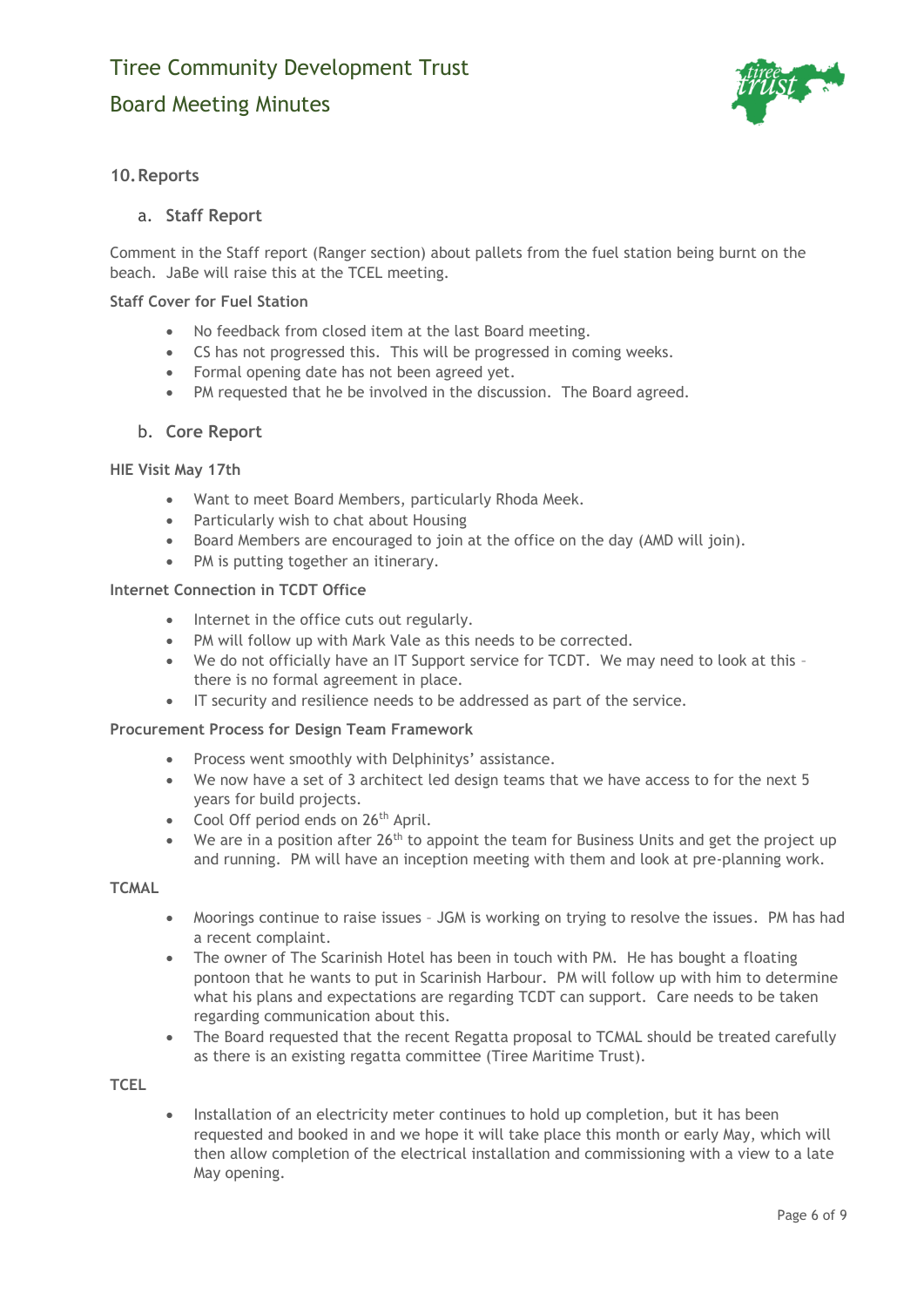

# c. **Finance Reports**

No update.

# **11. AOCB**

### a. **Marketing Plan: TCDT**

Marketing Plans for both TCDT and Discover Tiree were distributed as pre-read for the meeting. EL presented the plans in order to get TCDT Board opinions on the marketing plan objectives before any communications start.

- At the moment the Trust is lacking a strong brand positive reputation.
- Trust Newsletter is proposed with first issue before the community consultation event in May to allow people to reconnect and have a greater understanding of what we are doing, new staff members, etc.
- Engagement is low with the TCDT Facebook page.
- Chat with An T new editors getting regular Trust contact and updates. The newsletter could be a supplement to An T.
- JGM has been looking at regular TREL updates on Tilley.
- Idea of donation stream (fundraising income) in a more overt way. We do not ask for money unless we hold an event and claw back some of the costs. We do have a button on current website but is not easy to find.
- Would it be more effective to ask for donations to specific projects (e.g. Fuel Poverty) rather than giving generically to TCDT. There is a perception that the Trist gives out money but does not need it. Donation matching could also be used.
- TCDT Membership Fee of £1 in place currently. Admin of this costs more than £1 per member. We could have different levels of membership (which would affect M&As). There was no decision to change what we have currently in place.

**The Board approved the objectives outlined in the TCDT marketing plans.** 

### Next Steps

**EL will send newsletter around by email for approval. EL to ACTION**

### b. **Marketing Plan: Discover Tiree**

- DT have started receiving pushback on inclusion on visitors guide for members versus nonmembers. We did not include businesses which did not sign up again for 2022. The Board should be aware that these comments are in the community. Discover Tiree membership should have meaning, and members are paying for publicity.
- What is the policy on social media of how members are handled versus DT being tagged on Facebook?
	- $\circ$  As DT is the DMO for the island we share as much as possible, but we will give business spotlight for business members. This needs to be formalised in a document but we are currently not taking a discriminatory approach.

**The Board approved the objectives outlined in the Discover Tiree marketing plan.**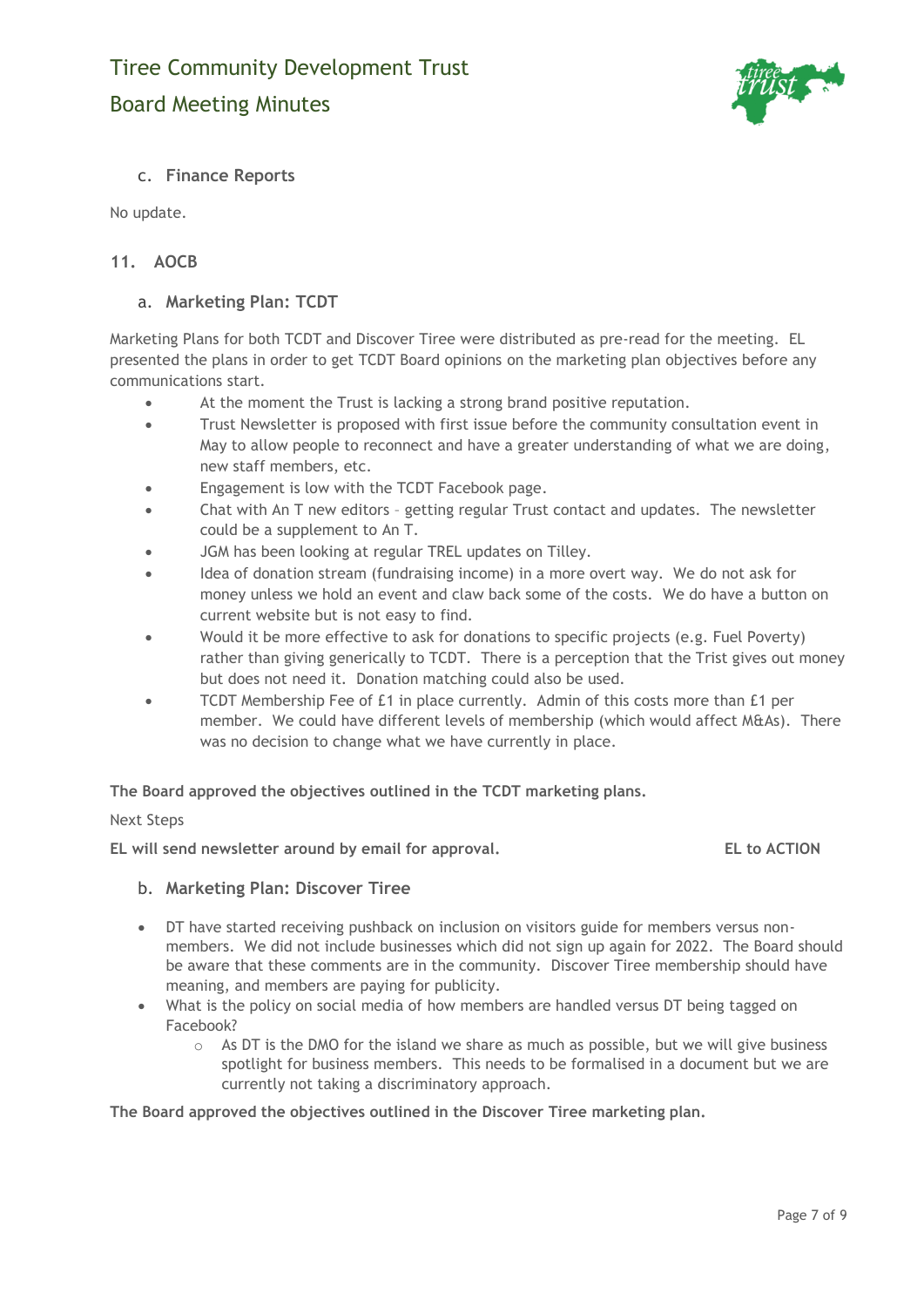

# c. **Friends of Nadair Thiriodh Governance & ToR**

Not discussed.

# d. **Heylipol Church Update**

The Heylipol Church will be closed by the Church of Scotland.

TCDT has been approached by Judith Boyle asking if we could discuss community ownership of the Church. PM will meet with members of the church on  $20<sup>th</sup>$  April @ 7.30pm to information gather. CS and AMD will attend and provide feedback. **PM to ACTION**

# e. **Next CIT Ltd Board Meeting on 12th May.**

Lobbying to get fiber broadband to the island has not been successful.

TBB has now closed its waiting list with no prospect of being able to provide an improved service in the near future.

# f. **Digital Access Fund**

PM was contacted by A&B Council infrastructure, Digital Access Fund.

They are interested in installing Hybrid Meeting Technology in community spaces and PM has referred them to TCB and the An Talla Committee.

# **12. Date of Next Meetings**

Tuesday 10<sup>th</sup> May at 7.30pm.

There being no other business, the meeting concluded at 22.50h

# **13.Action Summary**

### **Actions Carried Forward 19th April**

| #  | <b>Action</b>                                                                                                                                                                                                                                                                                                                                                     | <b>Owner</b> | <b>Deadline</b>    |
|----|-------------------------------------------------------------------------------------------------------------------------------------------------------------------------------------------------------------------------------------------------------------------------------------------------------------------------------------------------------------------|--------------|--------------------|
| 28 | Investigate ways to introduce a young person to leadership and the<br>Board with the Youth Worker and bring proposal to the Board.                                                                                                                                                                                                                                | <b>PM</b>    | $10th$ May 22      |
| 39 | Make amendments to the Windfall Fund Application Process and<br>templates and circulate by email for sign off.                                                                                                                                                                                                                                                    | KB           | 10th May 22        |
| 49 | Contact external bodies for Policy content preparation.                                                                                                                                                                                                                                                                                                           | <b>PM</b>    | <b>10th May 22</b> |
| 55 | PM will inform Elaine Hayes regarding the TCDT decision on<br>$\bullet$<br>finances for the current work at Buth a Bhaile and determine a<br>work schedule with the contractors.<br>PM will inform EH regarding the TCDT decision related to<br>$\bullet$<br>expansion of the shop.                                                                               | <b>PM</b>    | 10th May 22        |
| 56 | Minibus signage and TCDT branding will be modified to represent<br>$\bullet$<br>Gaelic language as the primary language.<br>Go back to Jack Lockhart asking him to redo the TCDT logo in<br>Gaelic and define the correct green colour to use.<br>Investigate ways to highlight the minibus is electric in Gaelic<br>$\bullet$<br>language using the Tilley logo. | <b>PM</b>    | <b>10th May 22</b> |
| 60 | Follow up with KMK re publicising Gaelic Activities over the holidays.                                                                                                                                                                                                                                                                                            | PM           | 10th May 22        |